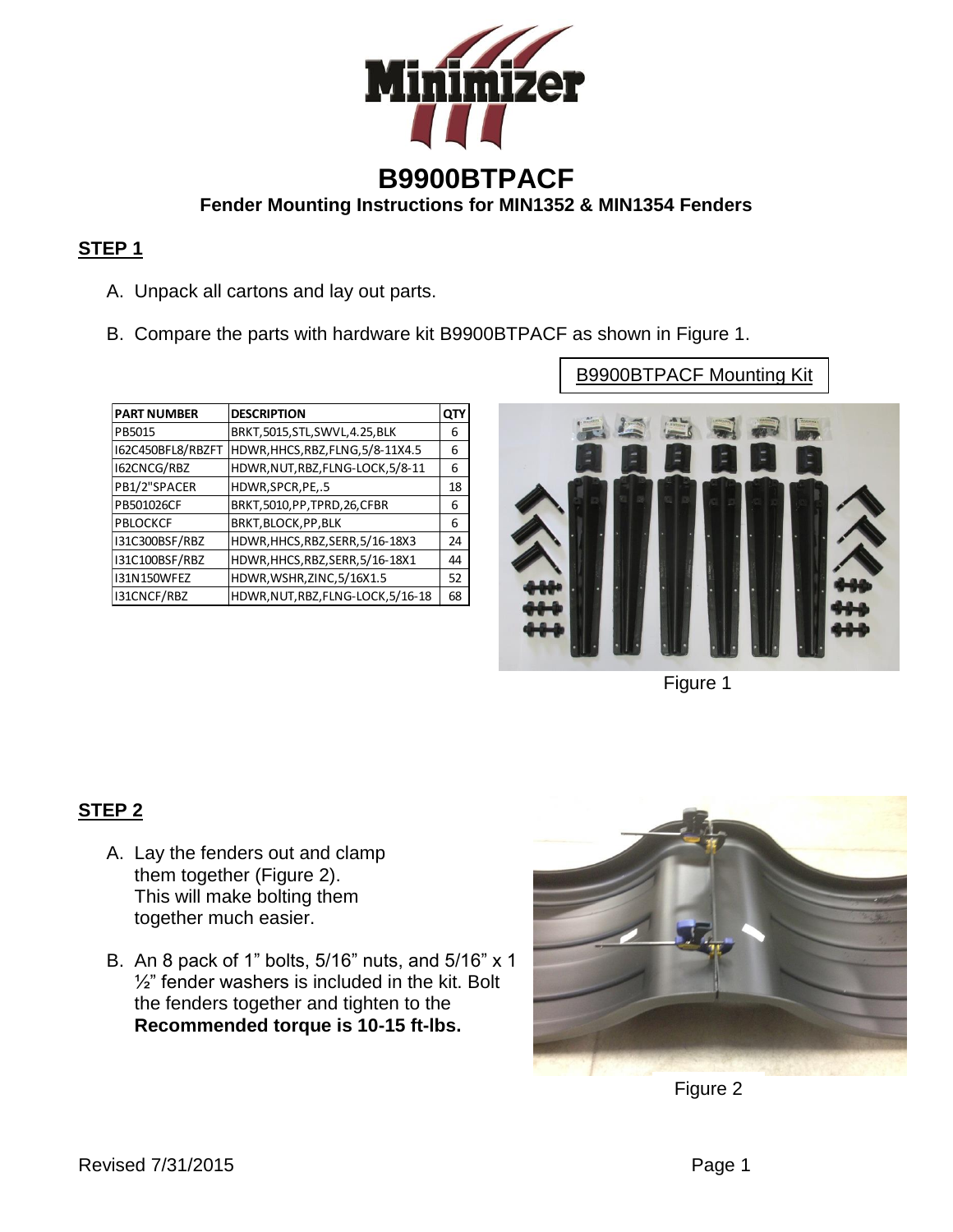- A. Measure the suspension travel. This measurement is used to determine the distance between the fender and the wheel.
	- a. For air suspension systems, let the air out of the air bags.
	- b. For spring systems, measure from the stops on the springs to the bottom of the frame.

#### **NOTE: For air suspensions with travel exceeding 6":**

In some cases a travel stop may need to be installed to prevent such large gaps between the fenders & tires. This will help with alignment and  $5<sup>th</sup>$  wheel plate clearance. (*Please call Minimizer @ 800-248-3855 for questions regarding this issue).* 

B. Gap the fenders <sup>3</sup>/<sub>4</sub>" over the maximum travel point of the suspension system. The goal is to make sure the fender does not rub on the tire. A gap larger than  $\frac{3}{4}$  may be necessary if using worn tires.

**TIP:** Establish the ¾" minimum gap required in Step 3B.

a. For an air suspension system, place a  $\frac{3}{4}$ " board on top of the tires after the air has been let out of the airbags (Figure 3). Place the fender on top of the board.

b. For a spring suspension system, add  $\frac{3}{4}$ " to the measurement from Step 3A.



Figure 3

## **STEP 4**

- A. Position the fenders exactly where they will be mounted.
	- c. Visually pick and mark the locations where the brackets will bolt to the frame.
- B. Try to use existing holes in the frame to bolt through. It is possible to remove any existing frame bolt and replace it with the supplied bolt in the bracket kit.

**Tip:** It is common for the front bracket to align with the existing quarter fender holes and the rear bracket to align with the holes left from the mud flap hanger.



Figure 4

Revised 7/31/2015 **Page 2 NOTE:** Depending on the length of the truck frame and the placement of the mud flap hangers, the fender may tuck inside the mud flap hanger. Figure 4 shows a truck with flaps and fenders.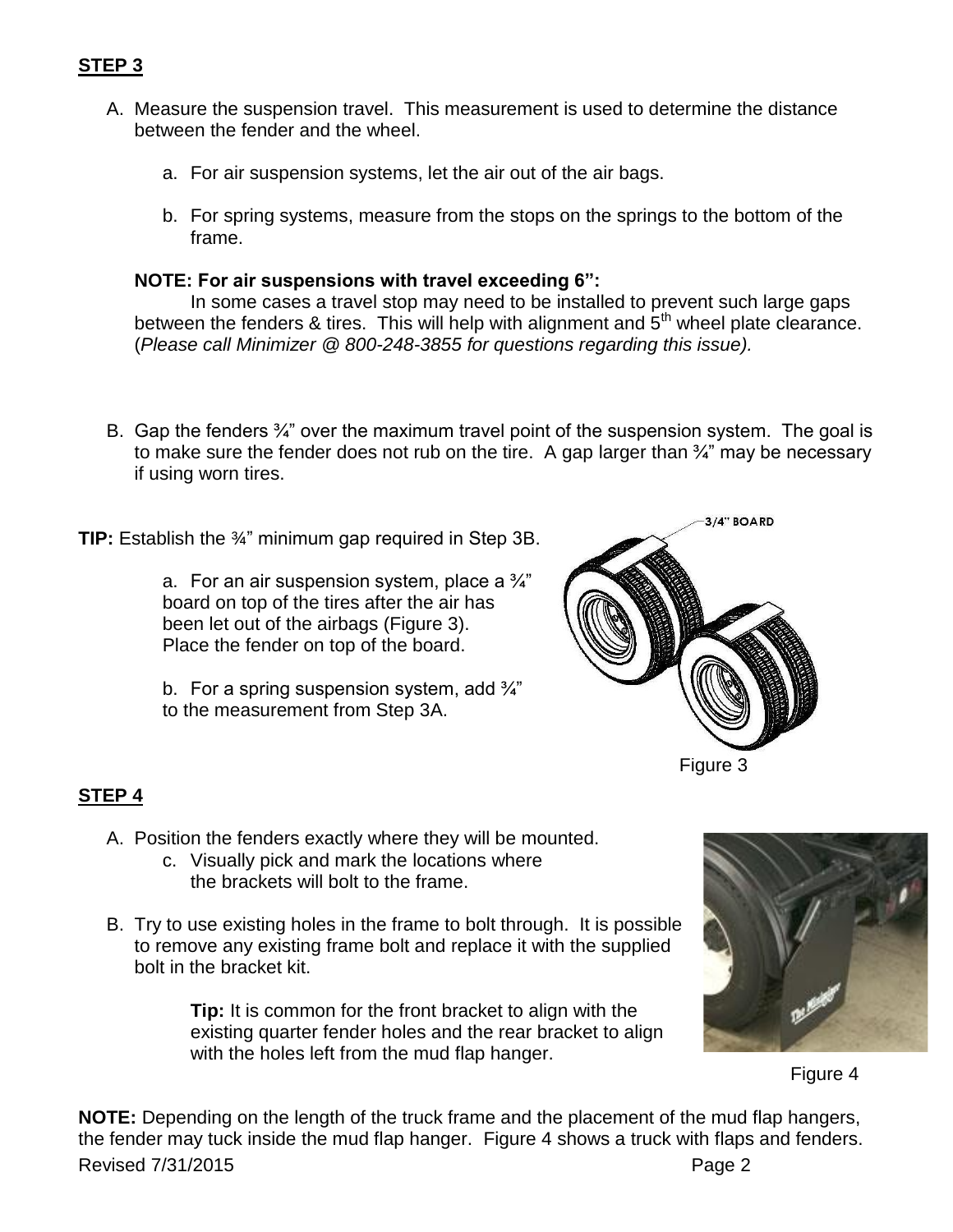**NOTE: Do not drill into the weld or any other part of the light box. If a mud flap is mounted to the light box style fender and the mud flap is backed over, it may cause the interior welded plate to become loose. Slot the mud flaps to prevent this issue. This is NOT covered under warranty.** 

- C. Spacers are supplied to bring the steel swivel away from the frame in the event of any obstructions (Figure 5).
	- a. The ideal setup is to mount the steel swivel directly to the frame.

# **NOTE: Use spacers only when necessary.**

D. If possible, position the mounting brackets so they are located within 15" of the bottom of the fender. This protects against wind blowing the leading edge of the fender back into the tire (Figure 6).

> **Tip:** If the front fender bracket is mounted higher than 15", refer to <http://www.minimizer.com/instructions.html> for further suggestions on adding additional support.

Revised 7/31/2015 **Page 3** 

E. Mount the center bracket so that it is directly over the seam where the fenders join together (Figure 7).







Figure 6



Figure 7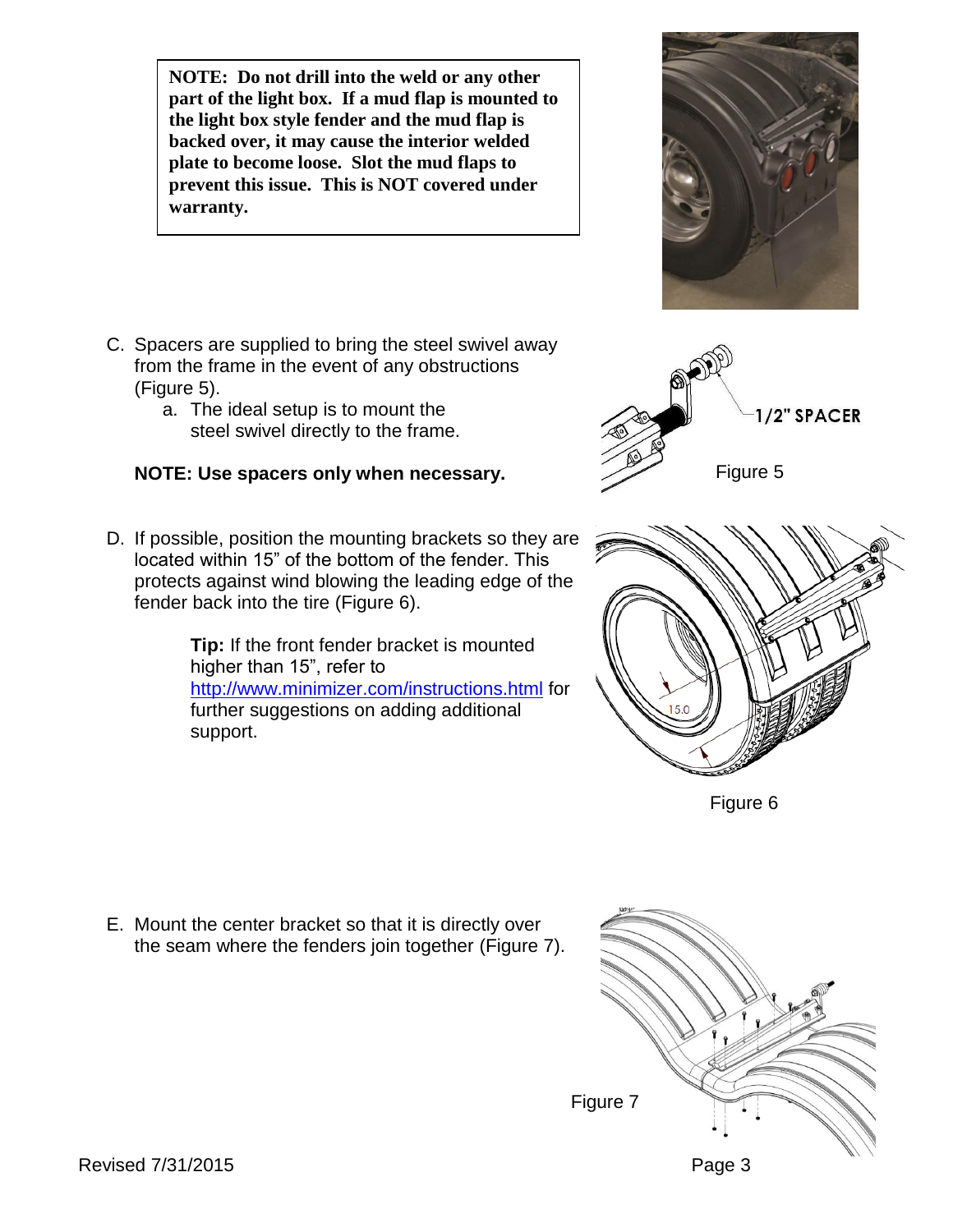## **STEP 5**

A. Use four 5/16" x 3" bolts to attach the bracket (part number PB501026) and the backing

block (part number PBLOCK) to the steel swivel (part number PB5015). Parts are labeled in Figure 8. The end of the pipe must be fully engaged into the bracket.

**TIP: USE CARE WITH POWER TOOLS AS OVER-TORQUING WILL CAUSE CRACKS IN THE BRACKET. RECOMMENDED TORQUE IS 10-15 ftlbs.**

**NOTE: DO NOT EXCEED RECOMMENDED TORQUE. THIS WILL VOID THE WARRANTY**

**TIP: Do not completely tighten one side of the backing block before moving to the other side. Alternate tightening bolts as pictured in Figure 9. Make sure to only tighten halfway and then repeat the pattern in Figure 9 until backing block is tight.** 





# **STEP 6**

**A.** Once the brackets are placed in position with the fender, securely tighten the 5/8" x 4-1/2" bolts that go through the PB5015 steel swivel to attach the swivel securely to the frame (Figure 10). **Recommended torque is 160-170 ft-lbs.**